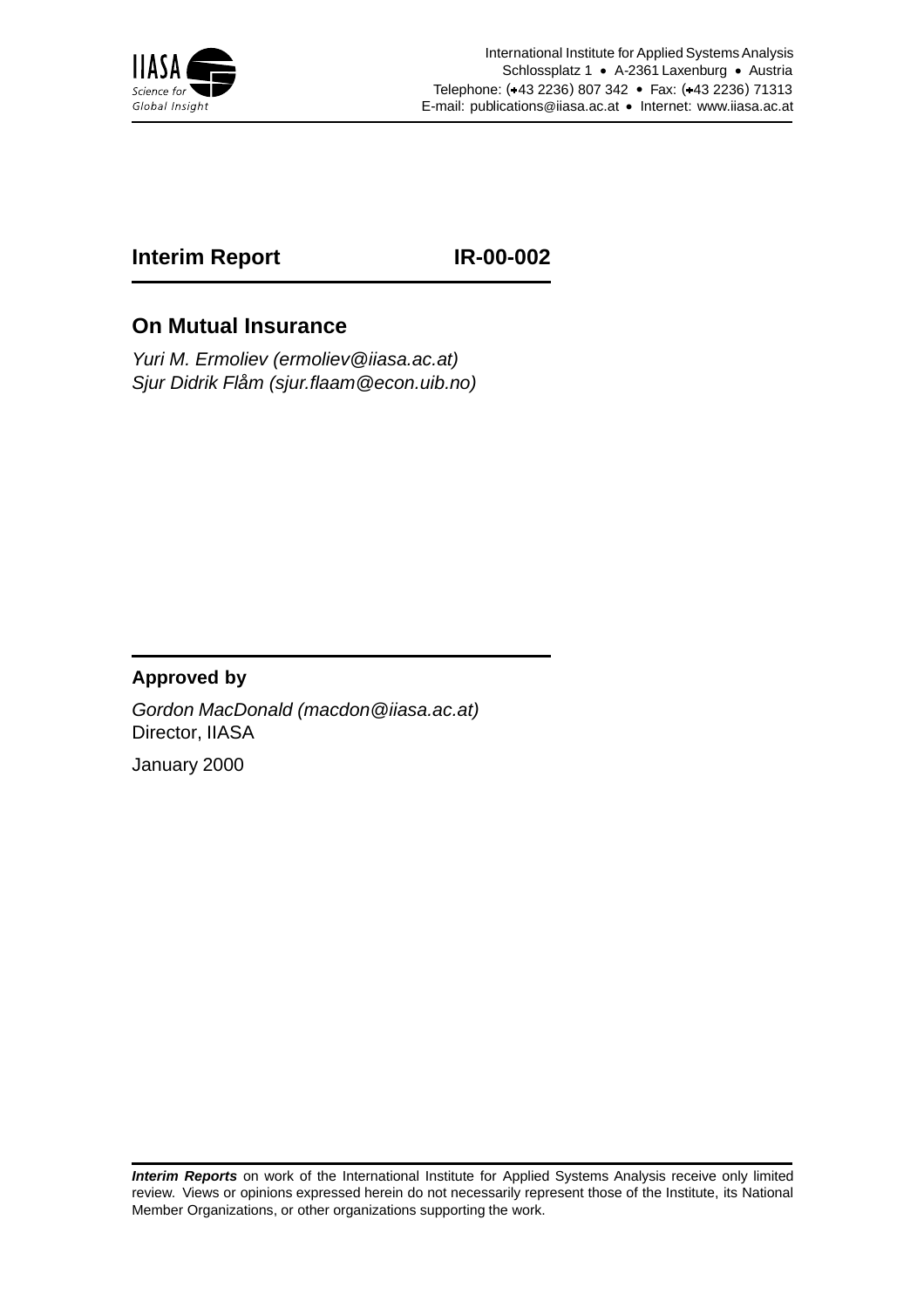## About the Authors

Yuri M. Ermoliev is an Institute Scholar at IIASA, A-2361 Laxenburg, Austria. Sjur Didrik Flåm is the corresponding author. He is Professor at the Department of Economics, University of Bergen, N-5007 Norway.

Support from the Norge Bank and from IIASA is gratefully acknowledged.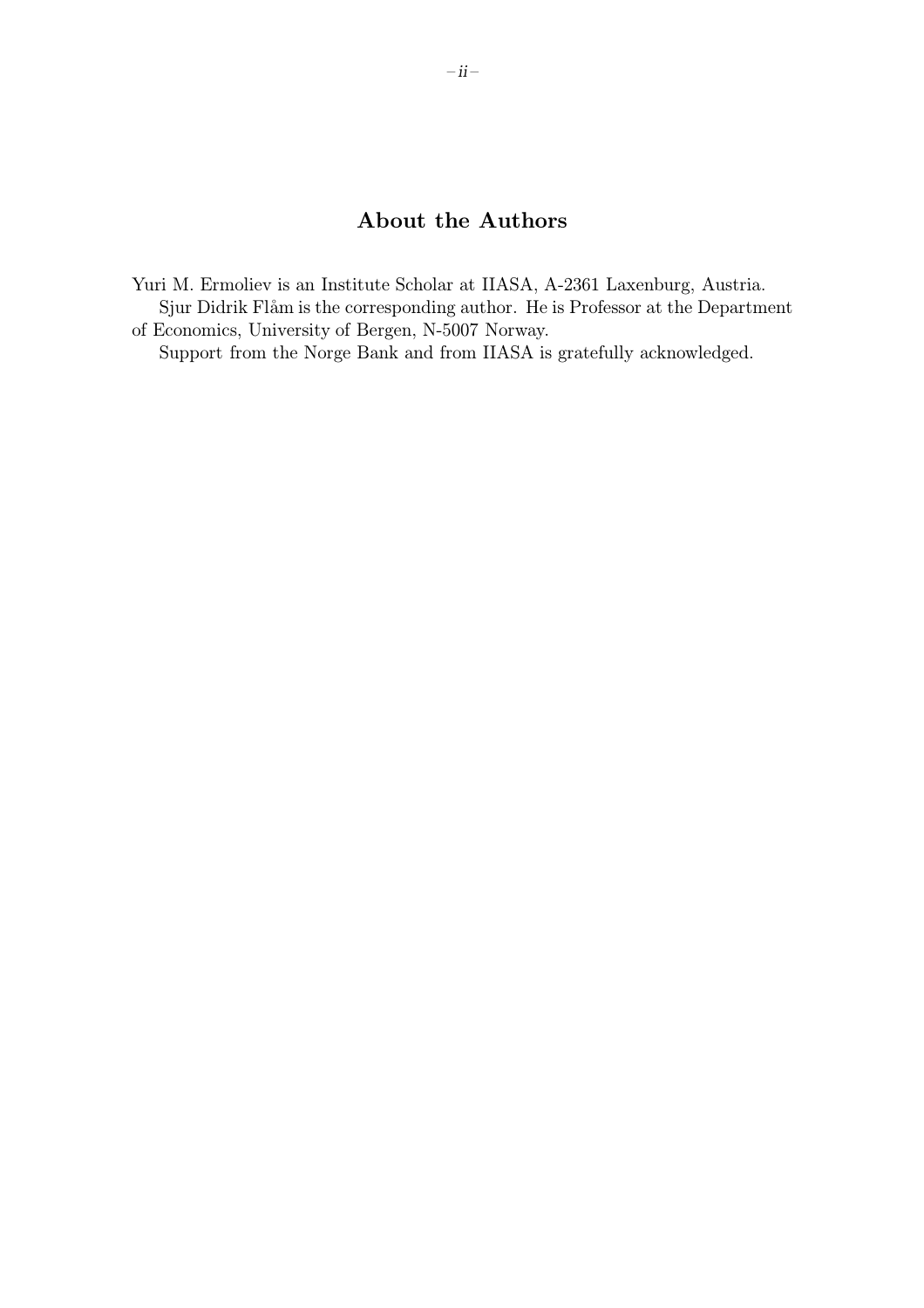### Abstract

Owners of stochastic assets can pool their endowments to smoothen and insure individual payoffs across outcomes and time. We explore, in such a setting, how contingent shadow prices on aggregate resources can be used for three purposes: First, to design mutual contracts for risk averse agents; second, to quantify the malfunctioning of such contracts when there are risk lovers (or scale economies); and third, to estimate reasonable premiums for insurance offered by outside agents.

Key words: risk, insurance, mutuals, cooperative games, core, contingent prices, stochastic Lagrange multipliers, duality gap, modulus of nonconvexity, randomization.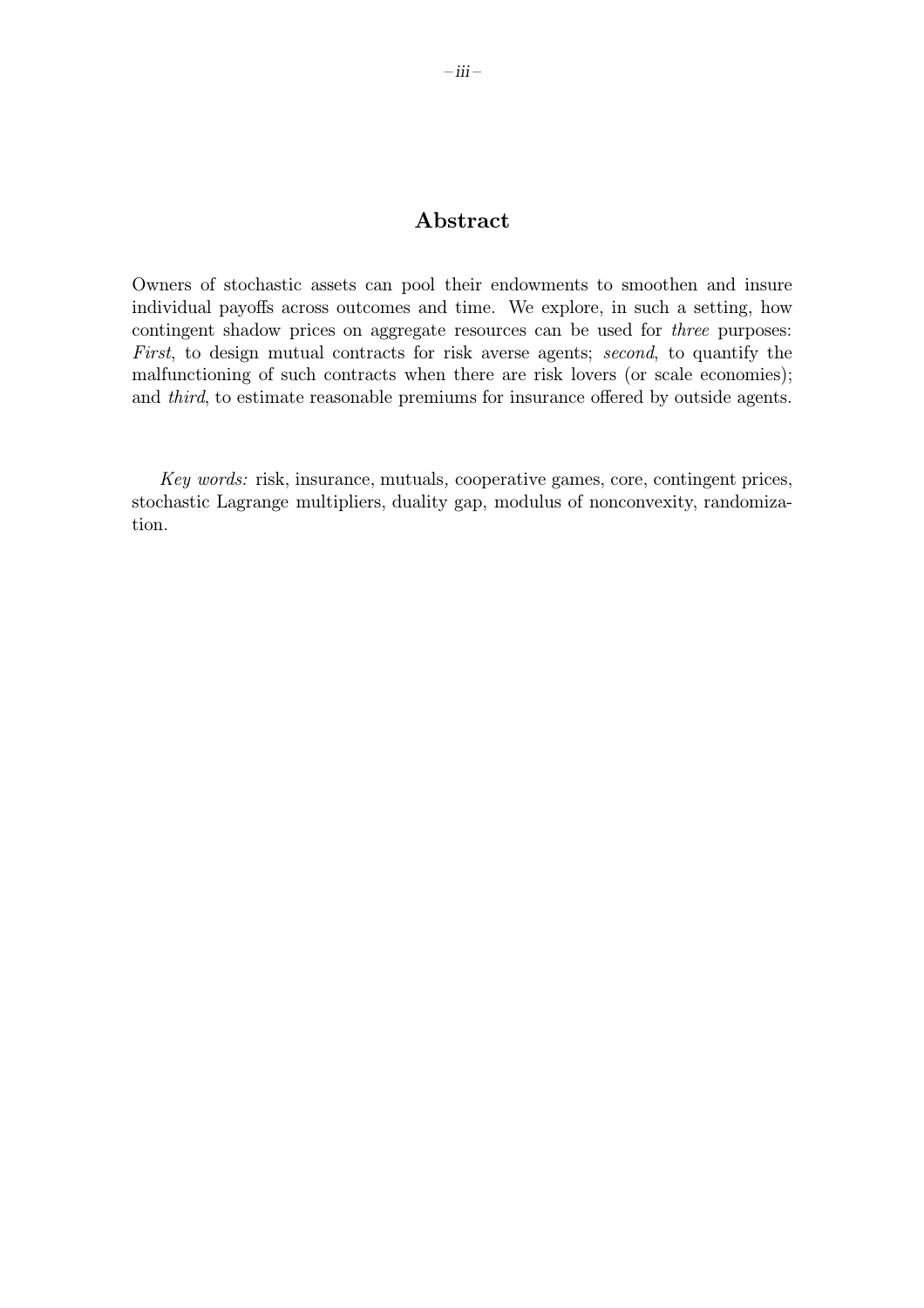# Contents

|                | 1 Introduction                             |             |
|----------------|--------------------------------------------|-------------|
| 2 <sub>2</sub> | Mutual insurance under concave preferences | $2^{\circ}$ |
|                | 3 Cooperation over time                    | 8           |
|                | 4 Insuring risk lovers                     | 9           |
|                | 5 Randomization                            |             |
|                | 6 Paying for supplementary insurance       |             |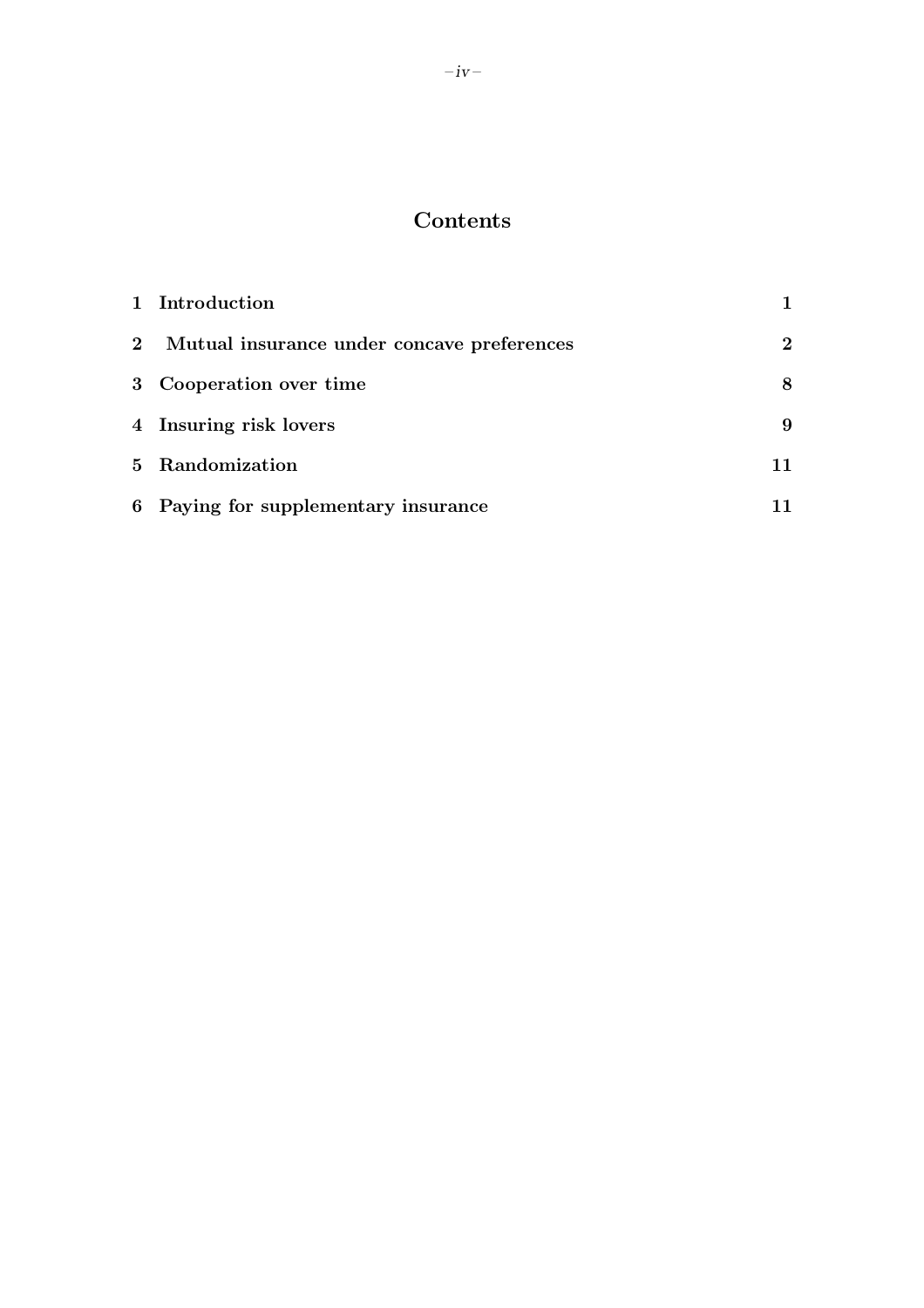### On Mutual Insurance

Yuri M. Ermoliev (ermoliev@iiasa.ac.at)  $S_j \in Didrik$  Flåm (sjur.flaam@econ.uib.no)

## 1 Introduction

This paper considers several extensions of Borch's classical study of a reinsurance market [5]. Novelties include state-dependent payoffs, multi-dimensional risks, stochastic dependence, dynamic allocations, and above all: computable core solutions. The setting is broadly as follows. Suppose individual  $i$ , when operating alone, could obtain expected payoff  $\pi_i(e_i)$  from a stochastic commodity bundle  $e_i$ fully owned, delivered, produced, or handled by him. Examples are manifold. For instance,

 $* e_i$  might be the randomly varying water endowments of agricultural region (or hydro-electric power station)  $i$ ;

 $* e_i$  could stand for nation is state-dependent quotas in producing diverse pollutants (or in catching various fish species);

 $* e_i$  could account for uncertain quantities of different goods that transportation firm  $i$  must bring from various origins to specified destinations;

 $* e_i$  can be the financial risk, in the form of unknown monetary claims, against insurance company i.

Present several such individuals  $i \in I$ , we consider pooling and exchange of their private holdings  $e_i$  as a mean of protection against inconvenient outcomes. More precisely, we shall deal with exchange aimed at providing the concerned parties with mutual insurance. Focus will be on three problems:

• If all agents are risk averse, can they write an efficient, socially stable, and computable contract?

• Otherwise, when some agents love risk, or if there are economies of scale, what properties will such contracts have?

• In any case, if the mutual company at hand exploits internal insurance optimally, how should it evaluate supplementary insurance offered by outside agents? What would be reasonable premia?

To come to grips with these problems we use as benchmark the instance where all parties have concave objectives. Then, as explained in Section 2, an efficient and socially stable contract can be fully written in terms of a contingent shadow price vector on the aggregate endowment  $e_I := \sum_{i \in I} e_i$ . That contract is, in principle, readily computable and easy to implement. It resembles a competitive equilibrium. As argued in Sections 2 and 3, it decomposes across events and time into a family of equilibria akin to spot markets.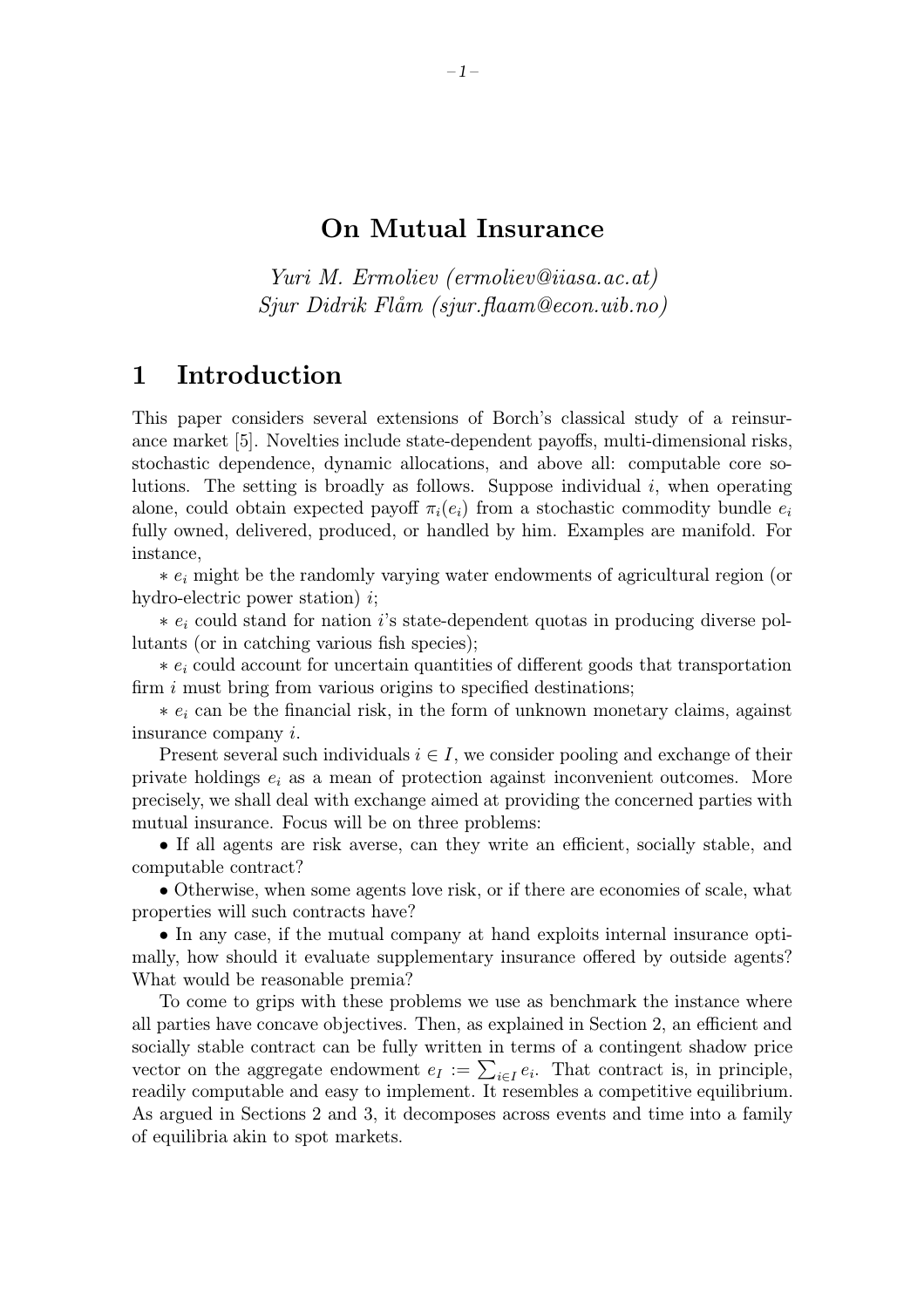However, and not surprisingly, when preferences are nonconcave, that sort of insurance contract, designed in terms of the said shadow prices, cannot be viable. In fact, any such contract will cause overspending and insolvency. Section 4 explains why. To mitigate these severe deficiencies, Section 5 briefly explores how randomization may help to restore concavity - whence enhance the prospects for good insurance.

This is a companion paper to [8]. As such it elaborates on four novelties. First, we make publicity for contracts which, under concavity assumptions, are not only efficient in the aggregate, but also robust against defection. More precisely, emphasis is here on modes of risk sharing that belong to core of a transferable-utility cooperative game. This perspective is surprisingly uncommon and far from fully explored. Second, present nonconcave preferences, we explain and quantify some basic deficiencies of insurance contracts based on Lagrangian duality and shadow prices. Third, we indicate how randomization may facilitate the writing of good contracts. Fourth and last, we estimate the willingness of a mutual company to pay for supplementary insurance offered by outside agents.

The paper should interest a mixed audience, comprising actuaries, economists, game theorists, operations researchers, and statisticians. All assumptions and results are stated formally and precisely. Detailed proofs are given elsewhere [8]. Here we only outline demonstrations of two key results - and rather discuss some ramifications and seek to explain the economic significance of the main propositions.

### 2 Mutual insurance under concave preferences

We accommodate henceforth a finite fixed set  $I$  of risk exposed agents (or industries, regions, sectors etc.) Each individual  $i \in I$  owns a private, random endowment  $e_i$  in some Euclidean space  $\mathbb E$ . More precisely, if the state (or scenario)  $s \in S$  comes up, then i is fully entitled to the commodity vector  $e_i(s) \in \mathbb{E}$  (say,  $\mathbb{R}^m$  if m commodities are at stake).<sup>1</sup> One may construe these vectors as accounting for state-dependent outputs of various enterprises or natural resources.

Since part of our motivation is computational, we do not hesitate in assuming S finite. Moreover, all agents use the same  $S$  as an exhaustive set of mutually exclusive states. In addition, the agents agree on the probability distribution  $p(s) > 0$  of the still unknown future state s. This means that uncertainty is objective and external. It also means that the environment is unaffected by actions considered below, and there are no informational asymmetries. Note that we can allow all sorts of dependencies and associations between the stochastic vectors  $s \mapsto e_i(s), i \in I$ . For simplicity we shall start by considering instances where uncertainty about s is fully resolved in one step. The case when information comes gradually, over several steps, will be discussed in Section 3.

If individual i were to contend with his random endowment  $e_i$  in splendid isola-

<sup>&</sup>lt;sup>1</sup>Generation of relevant scenarios is demanding since their number easily gets out of hand. This problem, prominent in stochastic programming, will not be explored here.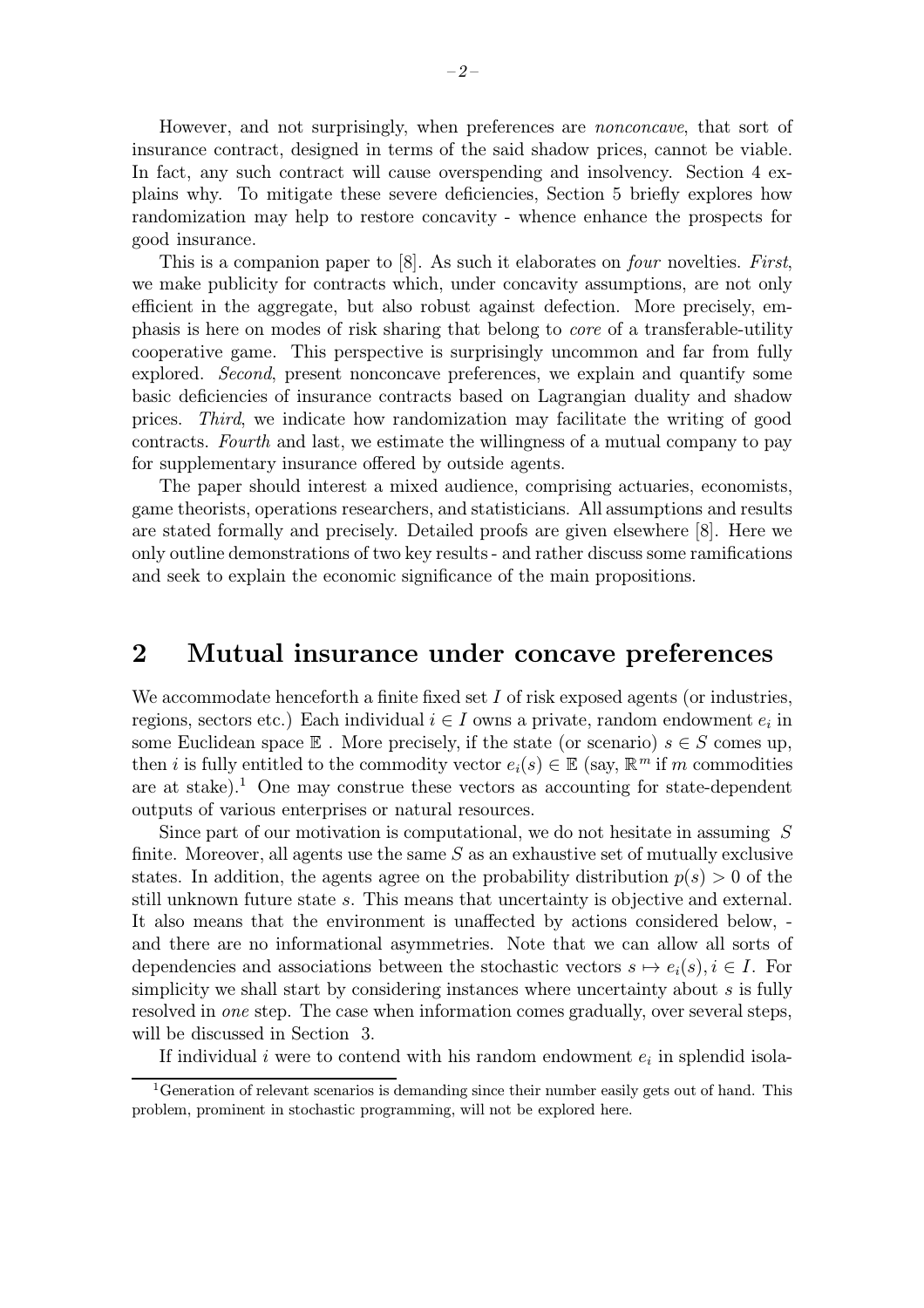tion, he would a priori look forward to expected payoff

$$
\pi_i(e_i) := E\Pi_i(e_i) := \sum_{s \in S} p(s) \Pi_i(s, e_i(s))
$$
\n(1)

where  $\Pi_i(s, \cdot)$  is his payoff function in state s. Often i can do better by collaborating with others, such collaboration implying that the holdings of the participants be pooled. Specifically, the members of some coalition  $C \subseteq I$  could, in principle, join forces and compute their presumably finite, ex ante, aggregate, *stand-alone payoff* 

$$
\pi_C(e_C) := \sup \left\{ \sum_{i \in C} \pi_i(x_i) \middle| \sum_{i \in C} x_i(s) = \sum_{i \in C} e_i(s) =: e_C(s) \text{ for all } s \in S \right\}, \tag{2}
$$

the aim being to distribute prospective gains among themselves.<sup>2</sup> Since  $\pi_C(e_C)$  is finite by assumption, so is the corresponding state-dependent, ex post value

$$
\Pi_C(s, e_C(s)) := \sup \left\{ \sum_{i \in C} \Pi_i(s, x_i(s)) \middle| \sum_{i \in C} x_i(s) = e_C(s) \right\} \tag{3}
$$

for each  $s \in S$ . We ask: Can the grand coalition I form (be it ex ante, ex post, or both)? And if so, how might payoffs then be shared?

These questions point to a family of cooperative games, all with player set  $I$ , but with various characteristic functions  $I \supset C \mapsto v_C \in \mathbb{R}$ , and each game allowing side payments. In other words, main objects here are so-called *production games*, featuring transferable (maybe stochastic) payoffs. Given such a game, codified by the characteristic function  $v = [v_C]$ , a payoff allocation  $u = (u_i) \in \mathbb{R}^I$  is said to belong to its *core* if  $\alpha$  entails

*efficiency:*  
and social stability: 
$$
\sum_{i \in C} u_i = v_I,
$$
  

$$
\sum_{i \in C} u_i \geq v_C
$$
 for all coalitions  $C \subset I$  (4)

Social stability means that no coalition  $C \subset I$  could improve its members' outcome by splitting away from the others. Note that mere stability is easy to achieve: Simply let the numbers (the utilities)  $u_i$  be so large that  $\sum_{i \in C} u_i \geq v_C$ ,  $\forall C \subseteq I$ . Thus, not very surprising, the essential difficulty resides in the requirement that total payoff be efficient and not distributed excessively.

#### Remarks:

\* Cooperative games do not figure prominently in the insurance literature, a notable exception being [2]. Borch [4], [5] also deals with cooperative games, but he never uses the core solution concept.

\* Creation of a mutual is, of course, only one of many ways to reduce risk exposure. Self-insurance, treaties with outside providers of insurance, and specific

 $2Sup$  is short notation for *supremum value*. We could posit that all these extremal values are attained, i.e., that they be maxima. This issue will not be elaborated though because it detracts attention from the main issues.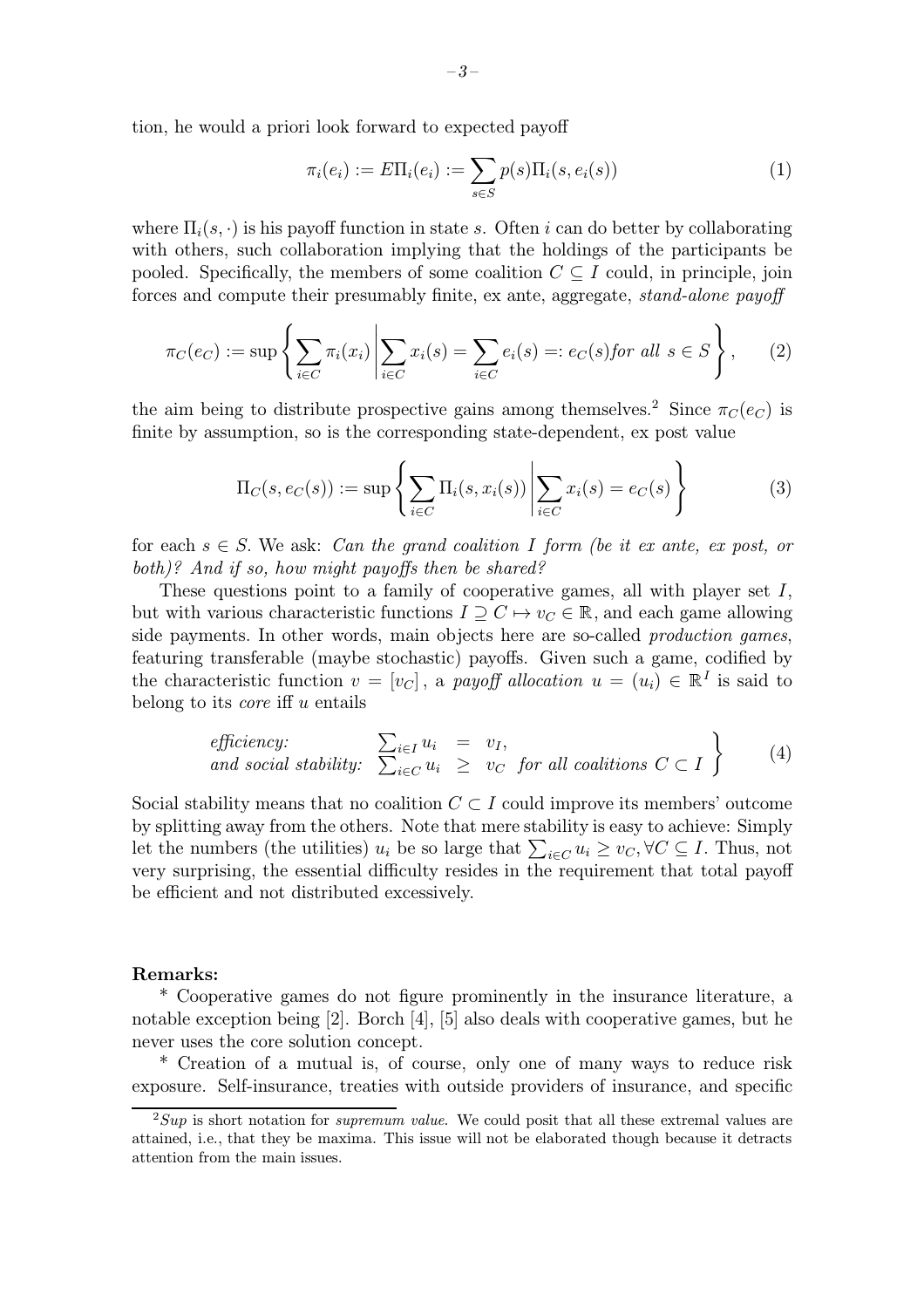investments to enhance safety (or reliability) are other measures. We regard these alternatives as exogenous supplements to the actions taken here. In many settings, particularly those involving fairly homogeneous communities with well spread risks, a mutual contract will be part of the overall arrangement, and worth exploring.

\* The insurance literature mostly considers state-independent payoffs. That optic appears reasonable for low-consequence, conventional risks such as damage on cars. It does, however, not fit major events like severe illness or catastrophes.

\* Insurance theory often assumes independent or weakly associated risks. No such assumption is made here. Consequently, we cannot - and shall not - rely on any law of large numbers or central limit theorem. In fact, the subsequent analysis is applicable for major events, say catastrophes, inflicting severe and highly correlated losses.

 $*$  We stress that endowments  $e_i$  can be multi-dimensional. While the insurance literature, and insurance circles, often consider merely only one good, namely money, we can accommodate several "securities", be it financial papers or real assets, these giving various sorts of dividends. Multi-dimensionality might also stem from some components of  $e_i$  referring to goods available only in specified combinations of state, location, and time.

\* Note that  $\Pi_i(s, \cdot)$  is net payoff or net utility, obtainable after adverse affects of the "hazard" s have been mitigated.

\* Admittedly, the use of expected payoffs  $E\Pi_i(s, \cdot)$  is best justified under repeated interaction, allowing probabilities to be estimated from observed data. Nothing precludes, however, that a mutual will be set up to protect against specific rare events the "statistics" of which represents expert judgements.

\* Payoff  $\Pi_i(s, x_i(s)) = -\infty$  is far from excluded. In fact, the value  $-\infty$  represents infinite loss (or total dissatisfaction) and accounts for violation of implicit constraints, not spelled out at this aggregate level. This abstract way of incorporating constraints is analytically very convenient (albeit not useful in computation). It helps to keep focus on some key issues. For example, we could have

$$
\Pi_i(s, x_i(s)) := \sup \left\{ \hat{\Pi}_i(s, y_i) : L_i y = x_i(s) \right\}
$$

with the understanding that  $\Pi_i(s, x_i(s)) = -\infty$  whenever the equation  $L_i y = x_i(s)$ has no solution. Explicit representation of constraints is illustrated in Section 3.

\* It is tacitly assumed, when it comes to any program (2) or (3), that no concerned agent misrepresents his preferences. We posit that all functions  $\Pi_i$  are common knowledge, or these objects can be readily synthesized, or they are reported honestly. Admittedly, this assumption is quite stringent. In the same vein, it may take some faith - or good will - to presume that all agents have the same perception of uncertainty. Coincidence of probability assessments is rare and difficult when it comes to exceptionally important states that occur with very low frequencies. We believe, however, that iterative experiments or computations may be set up which require neither common knowledge nor equal risk perceptions, but which nonetheless converge to core solutions.

\* Constructions (2) and (3) are like the ones given by Shapley and Shubik [14] in their classical analysis of so-called market games.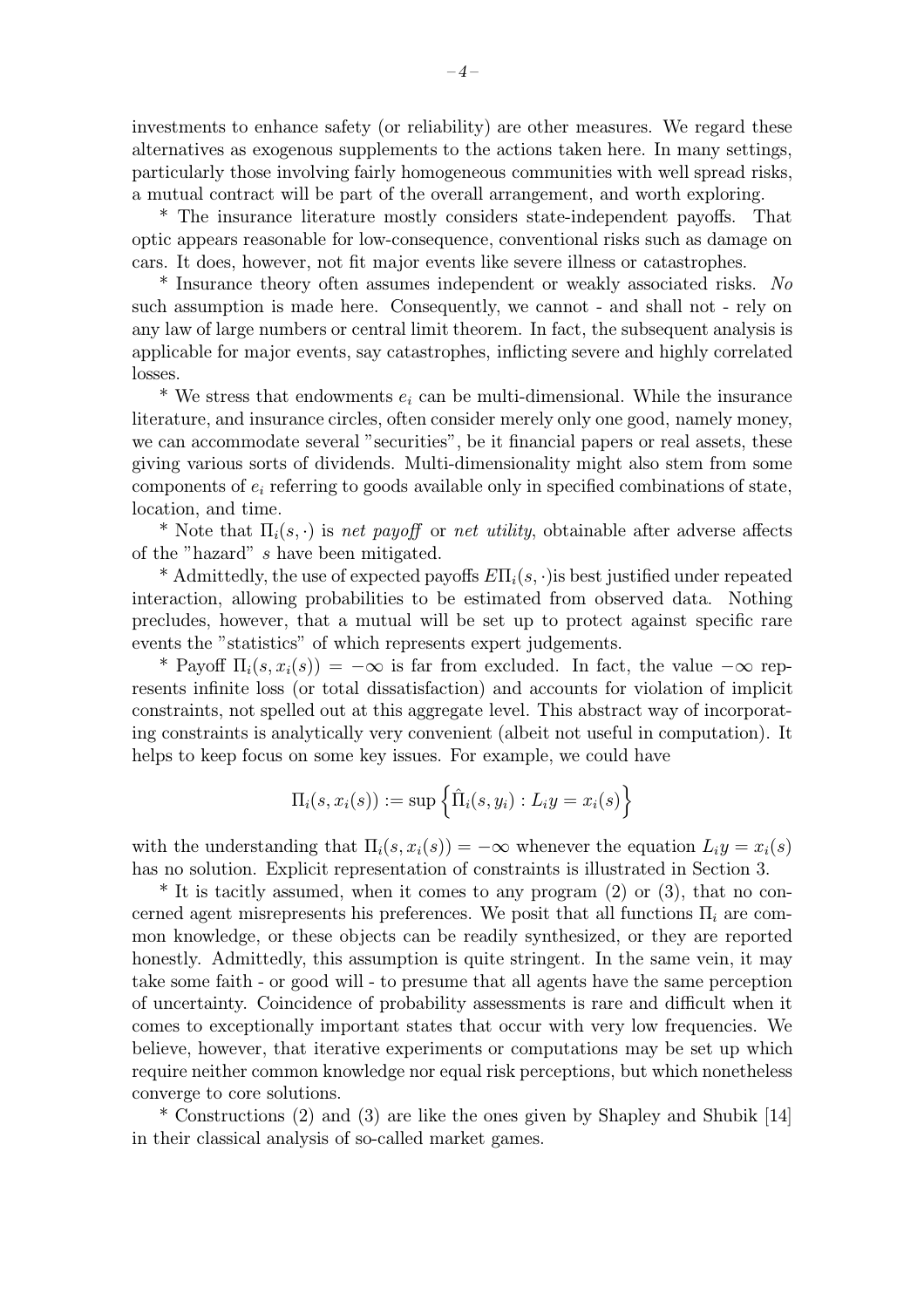\* Note the complete absence of direct externalities in the individual objectives (1). This feature is crucial - in fact, indispensable for the subsequent analysis. It invites decomposition and decentralized decision making. To wit, if all payoff functions  $\Pi_i(s, \cdot)$  are concave, then - as stated in Theorem 1 - decomposition can be supported by prices associated with contingent relaxation of the balance requirement  $\sum_{i\in I} x_i(\cdot) = e_I(\cdot)$ . Facing appropriate prices each (presumable risk averse) agent is - as we shall see - free to make a best choice.

\* Equation (2) models pooling and exchange of perfectly divisible goods, freely transferable among members of C. The advantage of doing so is evident and twofold: First, aggregation offers increased leeway and better substitution possibilities; second, it makes possible transfers of goods across time and contingencies. Less evident is the fact that, granted concave payoffs, that is, given risk averse agents, then cooperative incentives become so strong and well distributed that the grand coalition can safely form. Its formation means that payoff can be shared in ways not blocked by any subgroup. This is stated in the following

#### Proposition 1 *(Nonempty cores ex ante and ex post)*

\* Suppose all payoff functions  $e_i \mapsto \pi_i(e_i)$ , defined in (1), are concave. Then the ex ante payoff-sharing game  $[\pi_C(e_C)]$  becomes **totally balanced**. This means that the game itself and all its subgames (comprising fewer players) have nonempty cores.

\* Suppose state s has already happened, and that all payoff functions  $\Pi_i(s, \cdot)$  are concave. Then, the ex post payoff-sharing game  $[\Pi_C(s, e_C(s)]$  also becomes totally balanced.

\* If the allocations  $u(s)=[u_i(s)]$  belongs to the core of the ex post game (3) for every s, then  $[Eu_i(s)]$  belongs to the core of the ex ante game (2).

To make these insights useful we must give some computational advice concerning how to find core elements in the various settings. Denote by

$$
L_C(s, x(s), \lambda(s)) := \sum_{i \in C} \left[ \Pi_i(s, x_i(s)) + \lambda(s)(e_i(s) - x_i(s)) \right]
$$

the ex post, state s, Lagrangian of coalition  $C$ , naturally associated to problem  $(3)$ . Here and elsewhere we write simply ab for the usual inner product  $a \cdot b$  in E. It  $\sum_{s\in S} p(s)\lambda(s)x_i(s)$  on  $\mathbb{E}^S$ . Thus, via (1), we get that is notationally convenient though to use the alternative inner product  $E(\lambda x_i) :=$ 

$$
L_C(x,\lambda) := EL_C(s,x(s),\lambda(s)) = \sum_{i \in C} [\pi_i(x_i) + E\lambda(e_i - x_i)]
$$

is the standard Lagrangian associated to problem (2). Any  $\lambda_I \in \mathbb{E}^S$  such that  $\sup_{x} L_I(x, \lambda_I) \leq \pi_I(e_I)$  will be named a *Lagrange multiplier*. Similarly, for given state s, any  $\lambda_I(s) \in \mathbb{E}$  such that  $\sup_{x(s)} L_I(s, x(s), \lambda_I(s)) \leq \Pi_I(s, e_I(s))$  will be called a contingent Lagrange multiplier. A little more notation is needed now. For any pairing  $\langle \cdot, \cdot \rangle$  (or inner product) between a Euclidean space and its dual let

$$
f_*(\lambda) := \sup_x \{ f(x) - \langle \lambda, x \rangle \}
$$
 (5)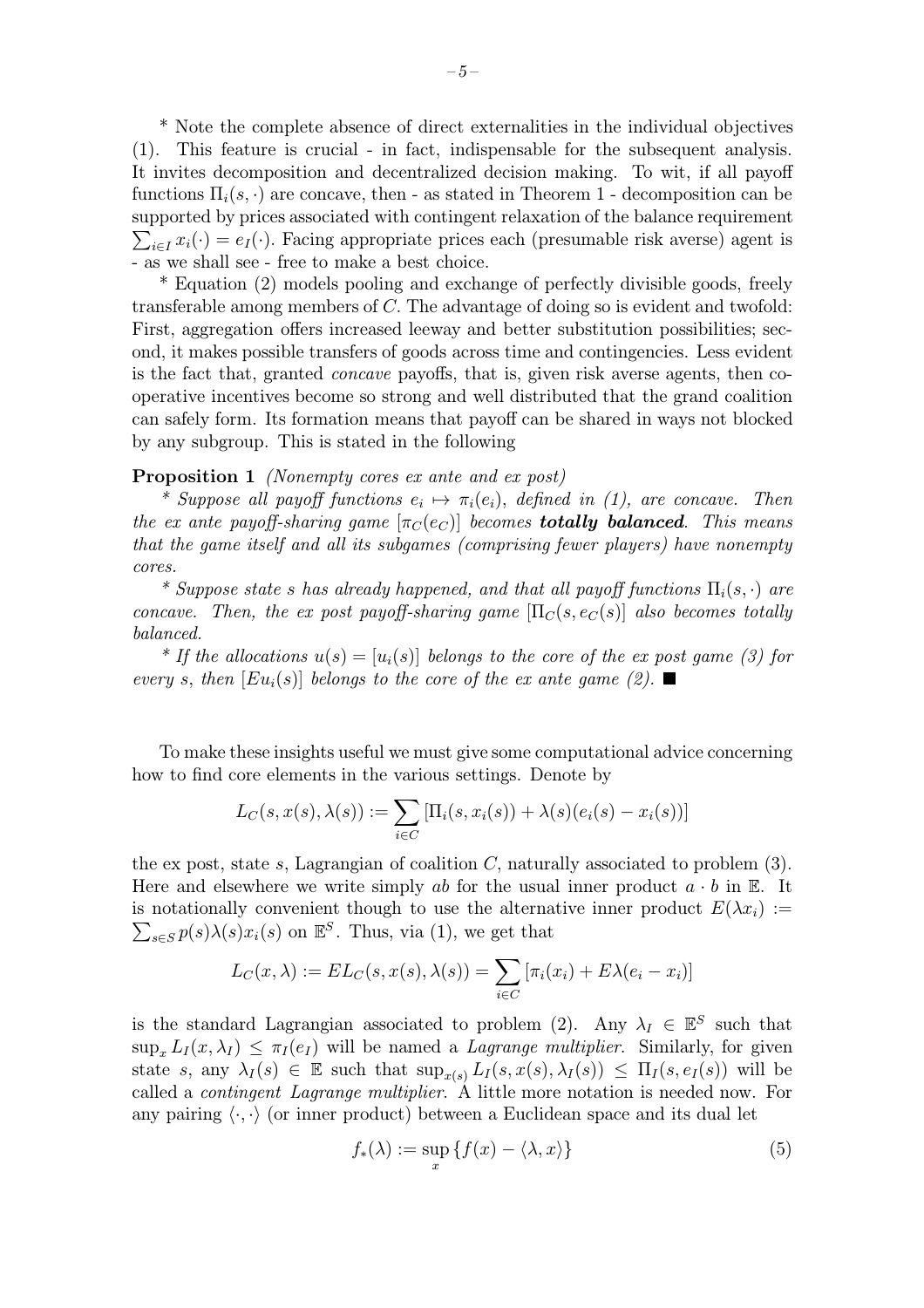denote the *conjugate* of the extended real-valued function f. Note that  $f_*$  is defined on the dual space. In terms of the customary Fenchel conjugate  $f^*(\lambda) :=$  $\sup_x {\{\lambda, x\} - f(x)}$  we have  $f_*(\lambda) = (-f)^*(-\lambda)$ . Definition (5) fits well to a perfectly competitive setting. Namely, if some agent buys production factors (input bundles) x at fixed linear cost  $\langle \lambda, x \rangle$  to achieve revenue  $f(x)$ , then, at most, he gets profit  $f_*(\lambda)$ .

Theorem 1. (Lagrange multipliers yield core solutions)

\* For any Lagrange multiplier  $\lambda_I$  the ex ante, deterministic payoff allocation  $u_i := E(\lambda_I e_i) + \pi_{i_*}(\lambda_I), i \in I$ , belongs to the core of game (2).

\* Similarly, for any state s and associated Lagrange multiplier  $\lambda_I(s)$  the contingent, ex post, payoff allocation  $u_i(s) := \lambda_I(s)e_i(s) + \Pi_{i_*}(s, \lambda_I(s)), i \in I$ , belongs to the state-dependent core of game  $(3)$ .

\*  $\lambda_I$  is an overall Lagrange multiplier iff  $\lambda_I(s)$  is a contingent multiplier for each s.  $\blacksquare$ 

Proof. Social stability obtains in the ex ante game because any coalition C receives

$$
\sum_{i \in C} u_i = \sup_x L_C(x, \lambda_I) \ge \inf_{\lambda} \sup_x L_C(x, \lambda) \ge \sup_x \inf_{\lambda} L_C(x, \lambda) = \pi_C(e_C).
$$

The very last inequality is often referred to as *weak duality*. The hypothesis concerning  $\lambda_I$  ensures strong duality:

$$
\pi_I(e_I) \ge \sup_x L_I(x,\lambda_I) \ge \inf_{\lambda} \sup_x L_I(x,\lambda) \ge \sup_{\lambda} \inf_x L_I(x,\lambda) = \pi_I(e_I)
$$

so that Pareto efficiency prevails:  $\pi_I(e_F) = \sup_x L_I(x, \lambda_I) = \sum_{i \in I} u_i$ . The expost games are in the same manner.

#### Remarks:

\* A special version of Theorem 1 was first proven by Owen [11] who dealt with linear programs, plagued by no uncertainty. For extensions see [8], [13], and references therein.

\* Theorem 1 has a nice interpretation. Suppose contingent commodity bundles  $e \in \mathbb{E}^S$  were traded at a constant price vector  $\lambda \in \mathbb{E}^S$ . Then, if individual i were a price-taker, he could - at best - envisage expected profit  $\pi_{i*}(\lambda) :=$  $\sup_{x_i} {\{\pi_i(x_i) - E(\lambda x_i)\}}$ . For arbitrary contingent price regime  $\lambda$ , given already his endowment  $e_i$ , potential profit always dominates the fait accompli, i.e.,  $\pi_{i*}(\lambda) \geq$  $\pi_i(e_i) - E(\lambda e_i)$ . Now, the particular nature of any Lagrange multiplier  $\lambda_i$  is that allocation - and profit considerations - can be decentralized as follows: In state s each individual i chooses a vector  $x_i(s)$  such that  $\Pi_i(s, x_i(s)) - \lambda(s)x_i(s)$  becomes maximal.

<sup>\*</sup> The risk averse parties  $i \in I$  are under no compulsion to reach the agreement designed in terms of the multiplier. The corresponding treaty will be incentivecompatible in that no individual or group can do better alone.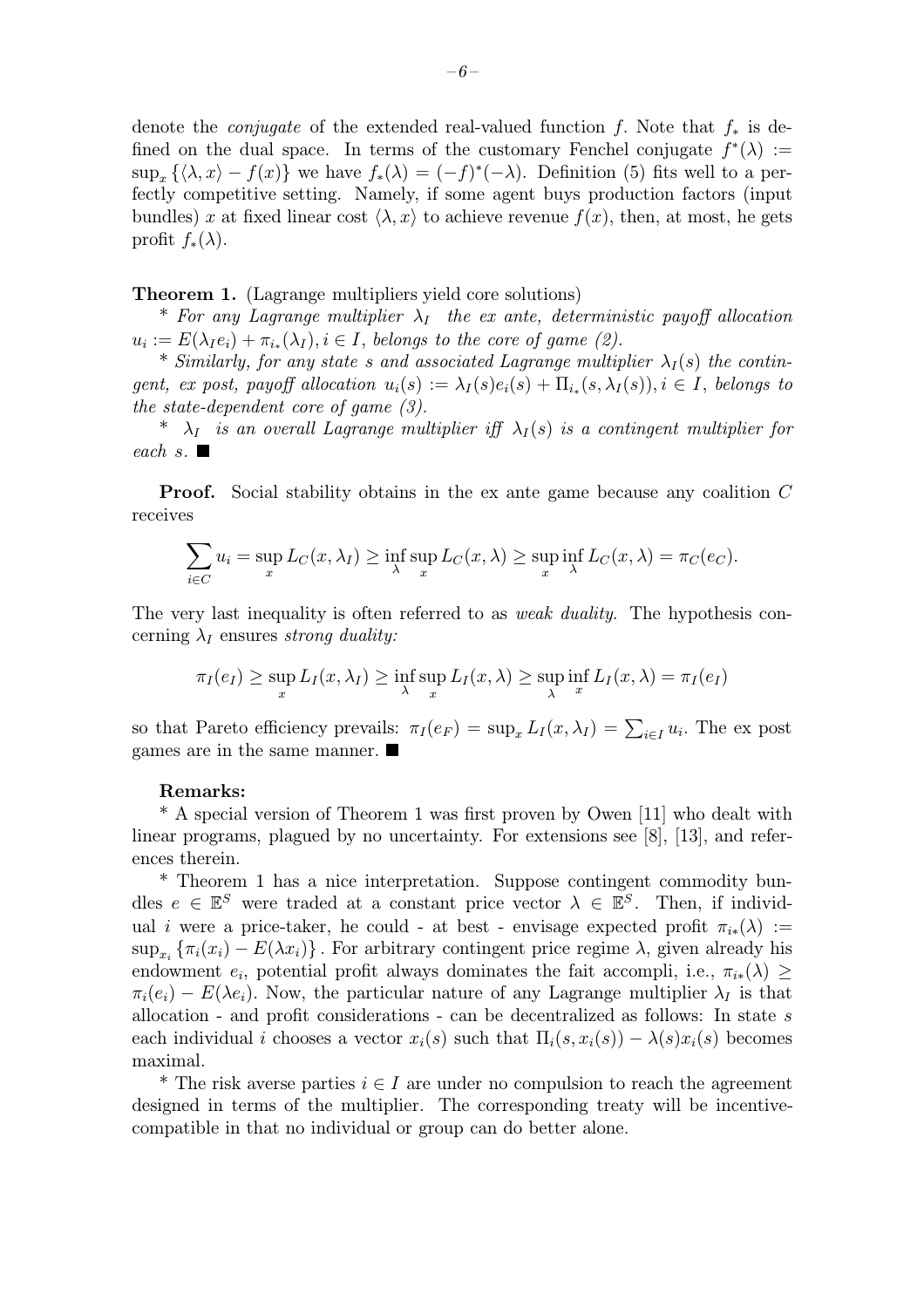\* We tacitly assume that for  $C = I$  the suprema in both problems (2) and (3) are attained. Sufficient conditions for attainment are that

$$
\left\{x:\sum_{i\in I}\pi_i(x_i)\leq r,\sum_{i\in I}x_i=e_I\right\}\text{ and }\left\{x(s):\sum_{i\in I}\Pi_i(s,x_i(s))\leq r,\sum_{i\in I}x_i(s)=e_I(s)\right\}
$$

be compact for every real r. Then the side-payments, embodied in the core allocation, can be supported by a treaty saying how the aggregate endowment  $e_I$  should be split in various circumstances. Often there is no need to write that treaty though. To wit, if all objectives  $\Pi_i(s, \cdot)$  are strictly concave, then two desirable things occur: First, the optimal distribution of the aggregate endowment (both ex ante and ex post) will be unique; second, the said unique choices will be made by the agents themselves. Nobody would need persuasion or coercion. In fact, the modified objective  $\Pi_i(s, x_i(s)) - \lambda(s)x_i(s)$  of i calls forth, by itself, his seemingly agreed upon, best choice.

\* Theorem 1 should be seen as a generalization of Borch's seminal study [5]. It hinges upon Lagrangian duality, exploiting weak and strong versions to generate core solutions by means of prices. Those prices are stochastic and constitute a contingent price system, as brought out in [6]. Any agent will be paid  $E(\lambda_I e_i)$  for his endowment plus the amount  $\pi_{i*}(\lambda_I)$  for his profit contribution (if any), both entities being computed in terms of the said price  $\lambda_I$ . The result thus resembles competitive equilibrium, giving emphasis to non-strategic, price-taking behavior and decentralized actions.

\* Theorem 1 begs questions whether multipliers do exist. At this juncture enters the concavity of preferences:

**Proposition 2** (Existence of multipliers) Suppose here that all functions  $\Pi_i(s, \cdot)$ are concave and that

$$
e_I(s)
$$
 belongs to the interior of  $\sum_{i \in I} \{x_i(s) : \Pi_i(s, x_i(s)) > -\infty\}$  for all s. (6)

Then there exist multipliers  $\lambda_I$  and  $\lambda_I(s)$  for each s.  $\blacksquare$ 

It is informative, and helpful for economic interpretation, to relate Lagrange multipliers to marginal payoffs or shadow prices. The following result essentially derives from Danskin's envelope theorem.<sup>3</sup> Denote by  $\partial$  the subdifferential of convex analysis [12].

Proposition 3 (Shadow prices yield core solutions) Suppose here that all functions  $\Pi_i(s, \cdot)$  are concave. Then:

\*  $\lambda_I$  is a Lagrange multiplier iff  $\lambda_I \in \partial \pi_I(e_I)$ . Similarly,  $\lambda_I(s)$  is a contingent Lagrange multiplier iff  $\lambda_I(s) \in \partial \Pi_I(s, e_I(s))$ .

\* Given  $\lambda_I \in \partial \pi_I(e_I)$ , then for any optimal x we have  $\lambda_I \in \partial \pi_i(x_i)$  for all i. Similarly, given  $\lambda_I(s) \in \partial \Pi_I(s, e_I(s))$ , then for any optimal  $x(s)$  we have  $\lambda_I(s) \in$  $\partial \Pi_i(s, x_i(s))$  for all i.

<sup>&</sup>lt;sup>3</sup>It also follows from the analysis of so-called *inf-convolutions* in [10].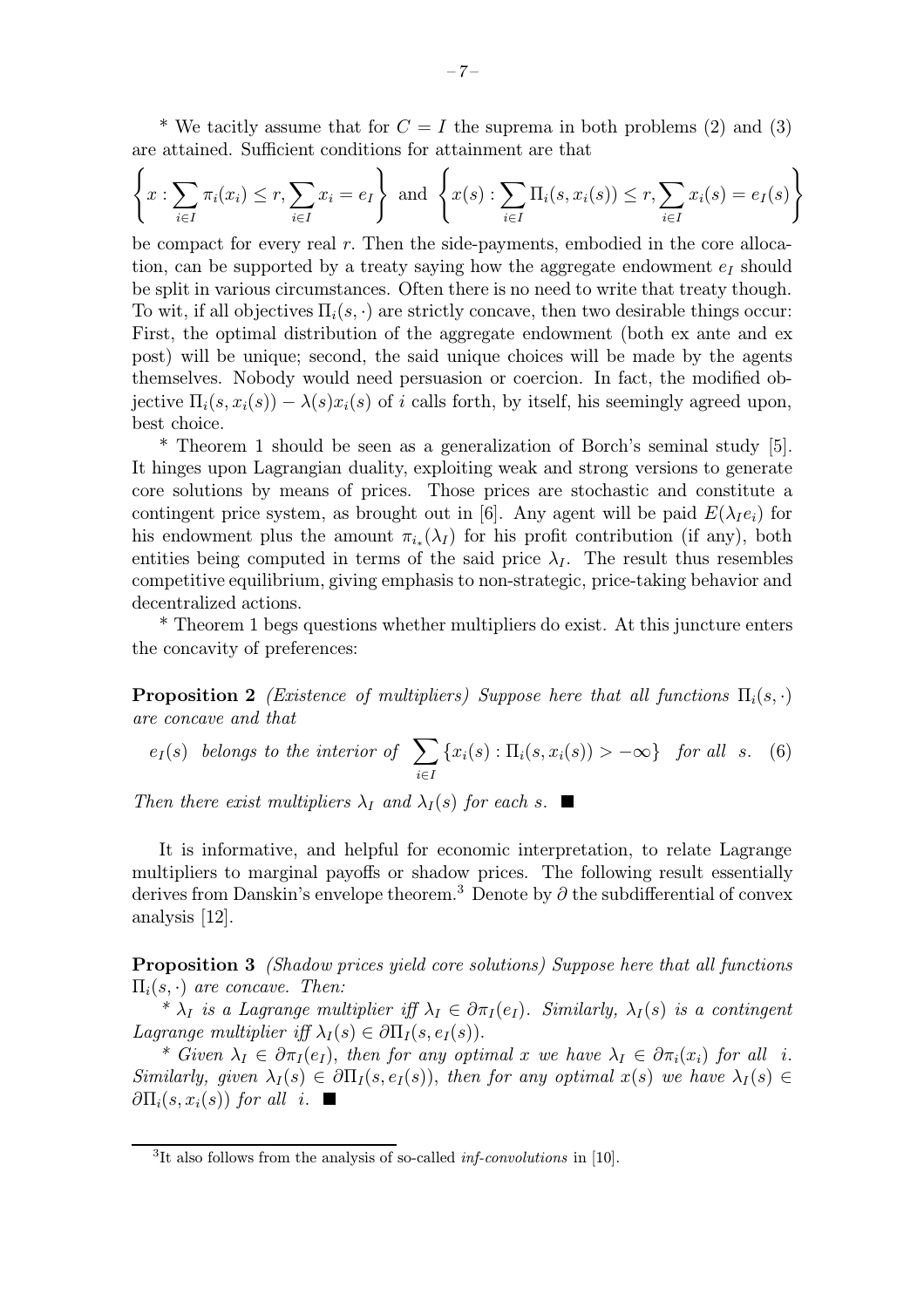### 3 Cooperation over time

It is fitting to elaborate briefly on dynamic problems. For simplicity let there be only two time periods  $t = 0, 1$ , representing now and "tomorrow". (Extensions to more periods is, in principle, easy. It requires explicit modeling of the information flow though, and it comes with more cumbersome notations.) Decompose the ambient space  $\mathbb{E} = \mathbb{E}_0 \times \mathbb{E}_1$  as well as endowments  $e_i(s)=(e_{i0}, e_{i1})(s)$  into corresponding stage-relevant parts. Most important, since  $s$  is unknown at time 0, we require that the time 0 component  $e_{io}(s)$  be constant as a function of s. This restriction is commonly referred to as non-anticipativity: Future knowledge cannot be exploited before it comes about.

We now define  $i's$  problem as follows. If he uses an information-adapted strategy  $s \mapsto y_i(s)=(y_{io}, y_{i1}(s))$ , he enjoys state-dependent, time-separable payoff

$$
f_i(s,y_i) := f_{i0}(y_{io}) + f_{i1}(s,y_{i1}(s))
$$

provided the constraints

$$
g_i(s, y_i) := [g_{io}(y_{io}), g_{i1}(y_{io}, y_{i1}(s))] \le e_i(s) := [e_{io}, e_{i1}(s)]
$$
 for all  $s \in S$ .

are satisfied. Otherwise his payoff is  $-\infty$ . (As usual, inequality between vectors is meant to hold coordinatewise.) Define  $\pi_i(e_i)$  to be the maximum expected value of this program. One may easily argue that  $\pi_C(e_C)$ , as defined in (2), assumes the alternative form

$$
\pi_C(e_C) = \sup_y \left\{ \sum_{i \in C} Ef_i(s, y_i) : \sum_{i \in C} g_i(s, y_i) \le e_C(s) \text{ for all } s \right\}.
$$

Let here  $L_C(y, \lambda) := E \sum_{i \in C} [f_i(s, y_i) + \lambda(s) \{e_i(s) - g_i(s, y_i)\}]$ .

**Proposition 4** Suppose  $\pi_I(e_I) \geq \sup_v L_I(y, \lambda_I)$  for some Lagrange multiplier rule  $s \mapsto \lambda_I(s)=(\lambda_{I0}, \lambda_{I1}(s)) \geq 0$ . Then, paying each i the amount

$$
u_i := \sup_{y_i} E[f_i(s, y_i) + \lambda_I(s) \{e_i(s) - g_i(s, y_i)\}],
$$

yields a core allocation ex ante. Ex post, at time  $t = 1$ , in state s, with already sunk optimal decisions yo, the remaining game with conditional payoffs

$$
\Pi_C(s, e_{C1}(s)) := \sup_{y_1} \left\{ \sum_{i \in C} f_{i1}(s, y_{i1}) : \sum_{i \in C} g_{i1}(s, y_i) \le e_{C1}(s) \right\}
$$

admits an ex post core allocation

$$
u_i(s,y_{i0}) = \sup_{y_{i1}} [f_{i1}(s,y_{i1}) + \lambda_{I1}(s) \{e_{i1}(s) - g_{i1}(s,y_i)\}]. \quad \blacksquare
$$

As above, concavity - and some constraint qualification - suffices to guarantee existence of multipliers. In particular, it would be enough for (6) to have all functions  $f_i(s, \cdot)$  and (components of)  $-g_i(s, \cdot)$  concave finite-valued, and that each strict inequality  $g_i(s, \cdot) < e_i(s)$  be solvable. This is the so-called Slater condition. Numerical techniques for solving such stochastic programs are presented in [7].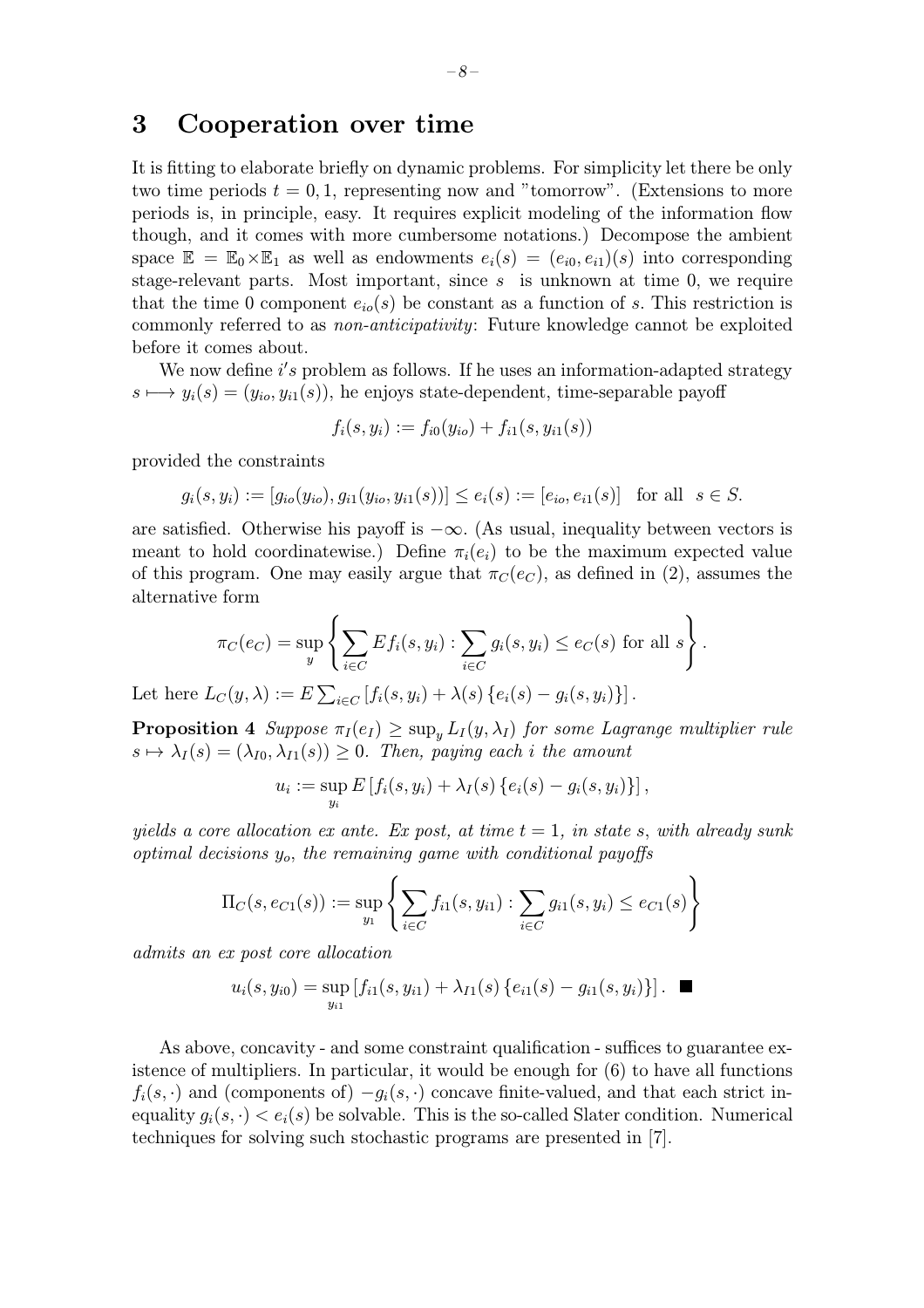### 4 Insuring risk lovers

Insurance has positive value to risk averters. They are willing to pay for greater security. Mathematically, this phenomenon manifests itself here as an equality between two extremal quantities. These are, on one side the presumably finite, efficient payoff  $P := \pi_I(e_I)$ , and on the other side, the optimal value  $D := \inf_{\lambda} \sup_{x} L_I(x, \lambda)$ of the associated dual program. Theory tells that under (6) the equality  $P = D$ , so conducive for computation and decomposition, does indeed obtain provided the (presumably continuous) aggregate objective  $\sum_{i\in I} \pi_i(x_i)$  is concave. In other words, aggregate risk aversion suffices for the design of the contracts described above.  $Ab$ sent aggregate risk aversion (i.e., absent aggregate concavity) that design no longer works well. The Lagrangian  $L_I(x, \lambda)$  could then have no saddle value:

$$
P := \pi_I(e_I) = \sup_x \inf_\lambda L_I(x,\lambda) < \inf_\lambda \sup_x L_I(x,\lambda) = \sup_\lambda \sum_{i \in I} [E\lambda e_i + \pi_{i*}(\lambda)] =: D
$$

and there would be a positive so-called *duality gap*  $d := D - P$ . That gap determines how well solutions to (4) can be approximated:

Theorem 2. (Approximate core allocations) Suppose (6) holds. Then there exists some  $\lambda_I \in E^S$  which maximizes  $\sum_{i \in I} [E \lambda e_i + \pi_{i*}(\lambda)]$ . Any such  $\lambda_I$  defines an allocation  $u_i := E \lambda_I e_i + \pi_{i*}(\lambda_I), i \in I$ , which is socially stable in so far as

$$
\sum_{i \in C} u_i \ge \pi_C(e_C)
$$
 for all coalitions  $C \subseteq I$ .

Moreover, the grand coalition will overspend with excess d:

$$
\sum_{i\in I} u_i = \pi_I(e_I) + d.
$$

**Proof.** The "primal value"  $P = \pi_I(e_I)$  is finite by assumption. Let  $\lambda_I$  be any optimal solution to the dual problem  $\inf_{\lambda} \sum_{i \in I} [\lambda e_i + \pi_{i*}(\lambda)]$ . Such a solution is known to exist under (6). Then evidently,  $\sum_{i\in I} u_i = \sup_{\lambda} \sum_{i\in I} [\lambda e_i + \pi_{i*}(\lambda)] =$  $\pi_I(e_I) + d$ , and

$$
\sum_{i \in C} u_i = \sum_{i \in C} [\lambda_I e_i + \pi_{i*} (\lambda_I)] = \sup_x L_C(x, \lambda_I) \ge
$$
  

$$
\inf_{\lambda} \sup_x L_C(x, \lambda) \ge \sup_x \inf_{\lambda} L_C(x, \lambda) = \pi_C(e_C)
$$

for all coalitions  $C \subseteq I$ .  $\blacksquare$ 

Theorem 2 says that if some outside benefactor would contribute d on the condition that coalition I forms, then cooperation could indeed come about. If that transfer does not come, the mutual company faces bankruptcy. It cannot, in the average, honor the contracts. Some bills will be left unpaid, and contingent plans may be hard to implement.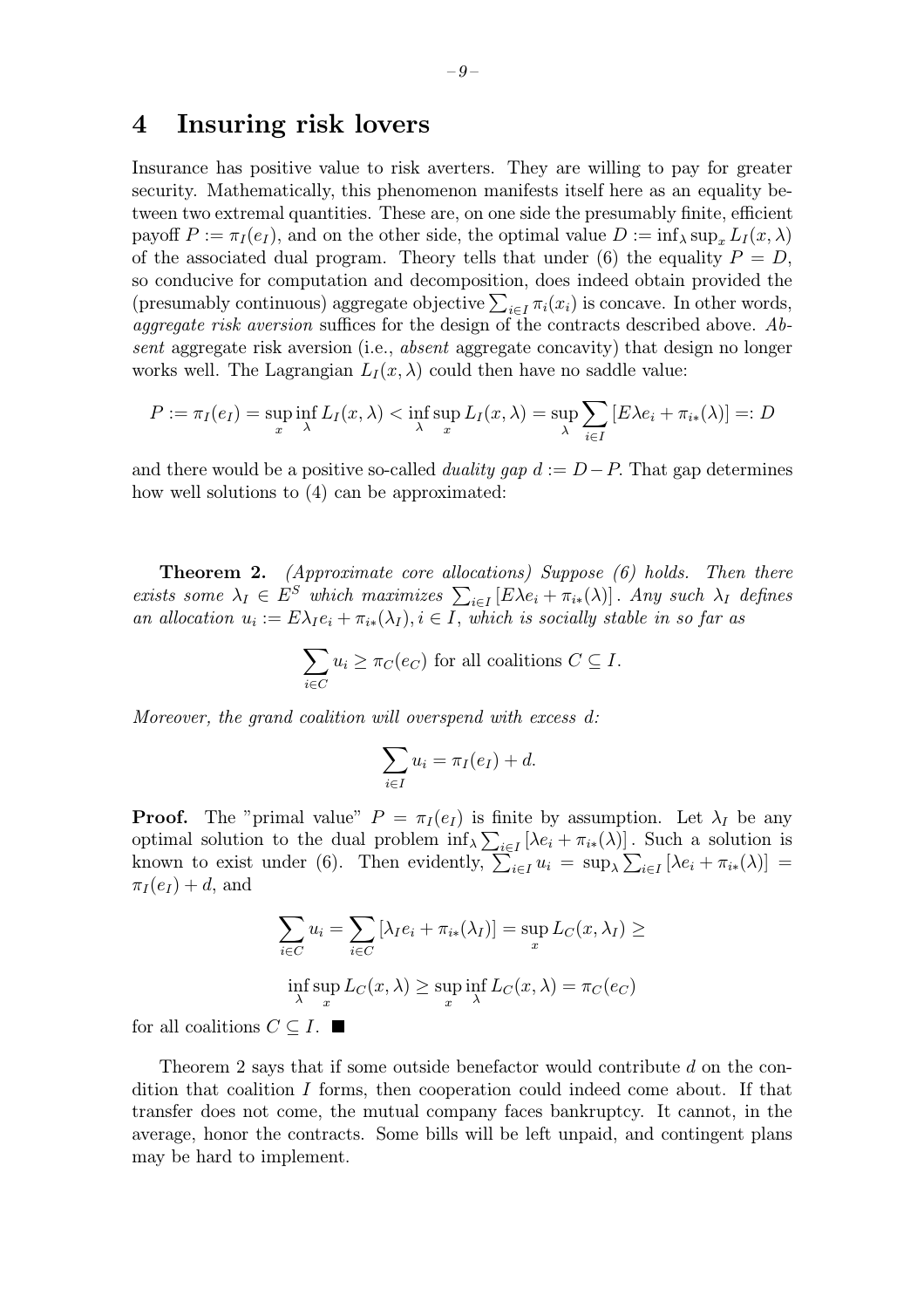This result may - at first glance - inspire some sadness or frustration. In mathematical terms is shows the limitation of convex analysis. In economic terms it stresses that insurance becomes quite difficult under economies of scale. That feature is certainly not surprising. It merely expresses that risk lovers require compensation for getting rid of uncertainty.

On second thoughts Theorem 2 provides some useful insights. We speculate briefly about these next. First, one may argue that when  $d > 0$ , the core is likely to be empty. Risk loving members of  $I$  will shy away from insurance. They fit the company badly and should, if possible, be excluded. Alternatively, Theorem 1 can be seen as making a case for self-insurance of some parties: sectors or individuals enjoying increasing returns should live without some sorts of insurance. They probably will not join the mutual; they are foreign parties to the community I. In particular, this could apply to public utilities and to holders of options which are subject to price uncertainty. Theorem 2 could also be stretched as an argument for collective rescue operations: some rare "disasters" call upon society at large to mitigate the post-event consequences. It might also happen that insurance, as designed here, improves so much on efficiency, that a tax  $d$  can justifiably be levied on the members of I (and on others maybe).

Anyway, to quantify the disheartening deficiency  $d$ , that number must be related to data. To simplify this task we suppose that all domains of functions are convex.<sup>4</sup> Then, following Aubin and Ekeland  $[1]$ , given any function f from a real vector space into  $\mathbb{R}\cup\{\pm\infty\}$  with convex effective domain  $dom f := f^{-1}(\mathbb{R})$ , we measure that function's lack of convexity by the number

$$
\rho(f) := \sup \left\{ f(\sum_{k \in K} \alpha_k x_k) - \sum_{k \in K} \alpha_k f(x_k) \right\},\,
$$

the supremum being taken over all finite families  $\alpha_k \in [0,1]$ ,  $x_k \in dom f$ ,  $\sum_{k \in K} \alpha_k =$ 1. Clearly,  $\rho(f) \geq 0$ ,  $\rho(f+g) \leq \rho(f)+\rho(g)$ ,  $\rho(f) = 0 \iff f$  is convex, and the largest convex function conv $f \leq f$  must satisfy  $f - \rho(f) \leq \text{conv } f$ . Suppose henceforth that all payoff functions  $\pi_i(\cdot)$  are upper semicontinuous (usc for short). The following result derives from [1]:

**Proposition 5** (Estimating the duality gap) With  $\pi_I(e_I)$  finite suppose (6) holds and that  $dom\pi_i := \{x_i : \pi_i(x_i) > -\infty\}$  is nonempty convex for every  $i \in I$ . Then  $d \leq \sum_{i \in I} \rho(-\pi_i).$ 

Let henceforth  $\mathbb{E} = \mathbb{R}^m$ . Using the Shapley-Folkman Lemma Aubin and Ekeland [1] proved

**Proposition 6** (A tighter estimate on the duality gap) With  $\pi_I(e_I)$  finite and (6) in vigor, suppose  $\mathbb{E} = \mathbb{R}^m$  and that dom $\pi_i$  is convex for all  $i \in I$ . Then  $d \leq (m +$ 1) max<sub>i</sub>  $ρ(−π<sub>i</sub>)$ .  $\blacksquare$ 

<sup>4</sup>For discrete domains see [3].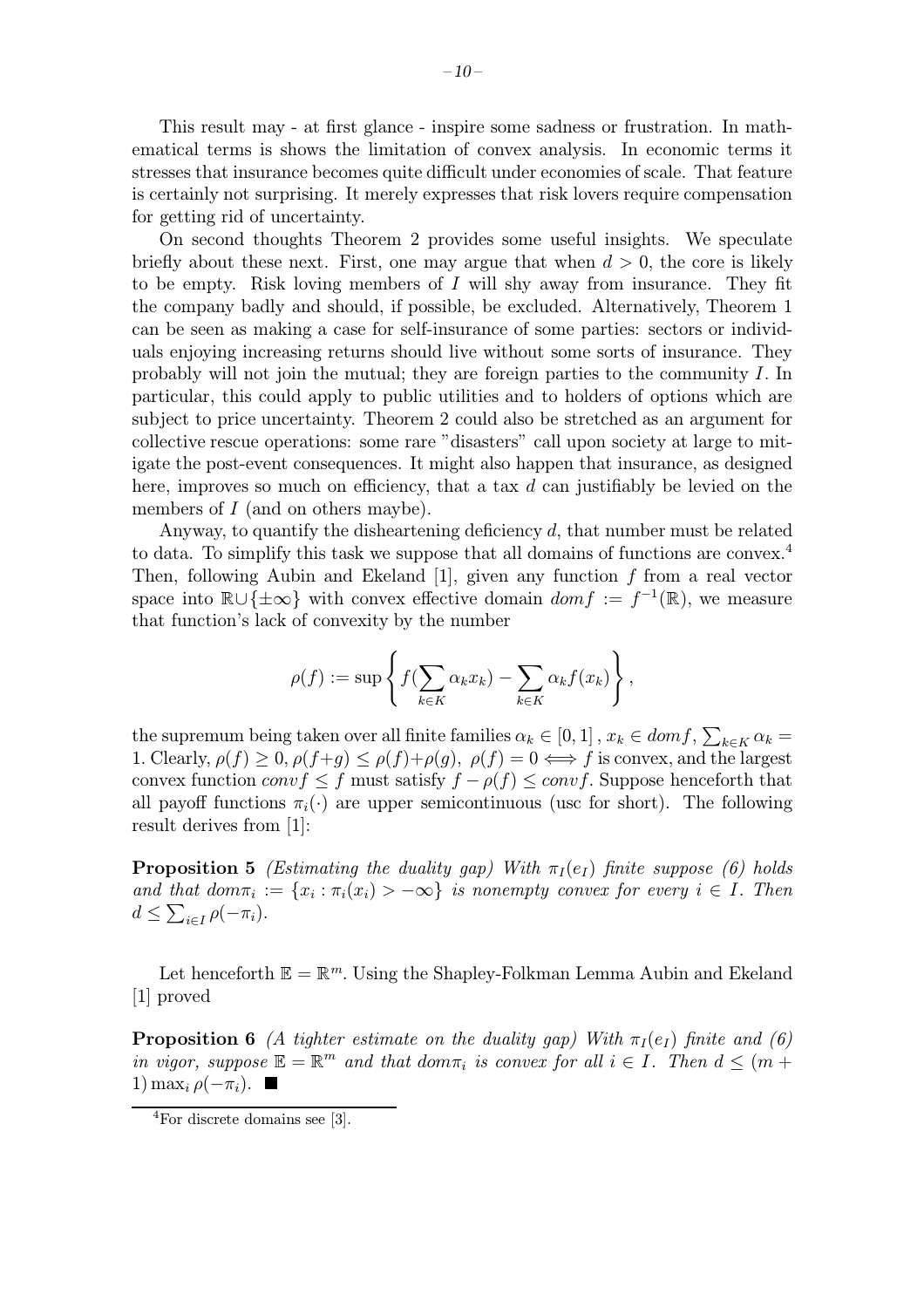Remark: The core incorporates much stability and facilitates the study of many games with side-payments. It can be either empty though or so large as to loose predictive power. But insurance (production) games are somewhat different and at advantage: Granted concave preferences the core contains price-supported elements. And absent concavity, but present many players, the core comprises computable and good approximations. For large games it is widely known that cooperation and competition approximate each other well; they can nearly be reconciled [9], [15], [16], [17]. This can also be brought out here by letting I be a nonatomic measure space and invoking the Lyapunov convexity theorem.

## 5 Randomization

To mitigate the deficiency d under nonconcave preferences one might proceed as follows. Suppose agent i is restricted to apply a finite set  $\mathcal{F}_i \subset \mathbb{E}^S$  of strategies. Presumably  $e_i \in \mathcal{F}_i$ . Let  $X_i$  be the set of probability distributions (the simplex) over  $\mathcal{F}_i$  and define (with slight abuse of notation)

$$
\Pi_i(s, x_i(s)) := \sum_{f_i \in \mathcal{F}_i} x_i(f_i) \Pi_i(s, f_i(s))
$$

and, as before,

$$
\pi_i(x_i) := \sum_{s \in S} p(s) \Pi_i(s, x_i(s))
$$

when  $x_i \in X_i$ ,  $-\infty$  elsewhere. Evidently, concavity (in fact, linearity) of objectives now obtains. A constraint of the sort  $\sum_{i \in C} x_i(s) = e_C(s)$  now means that

$$
\sum_{i \in C} \sum_{f_i \in \mathcal{F}_i} x_i(f_i) f_i(s) = e_C(s).
$$

So, one would use the convention  $x_i(s) := \sum_{f_i \in \mathcal{F}_i} x_i(f_i) f_i(s)$  and, modulo this rule, the analysis of Section 2 applies.

Admittedly, implementation of randomized devices is not straightforward, and to find a practical form appears much of a challenge. In some cases implementation may amount to maintenance of activities that yield inferior return, but offer good recourse options when such are needed. In other cases, randomization can take the form of part-time utilization of alternative production lines, technologies, strategies, or modes of behavior.

### 6 Paying for supplementary insurance

Suppose some outside agent offers to add the some random vector  $\hat{e}$  to the existing aggregate  $e_I$ . This means that in state s he would transfer the resource bundle  $\hat{e}(s)$ to the mutual company. How would that company price such an offer? Clearly, a reasonable price would equal the total value added, namely  $\pi_I (e_I + \hat{e}) - \pi_I (e_I)$ . Let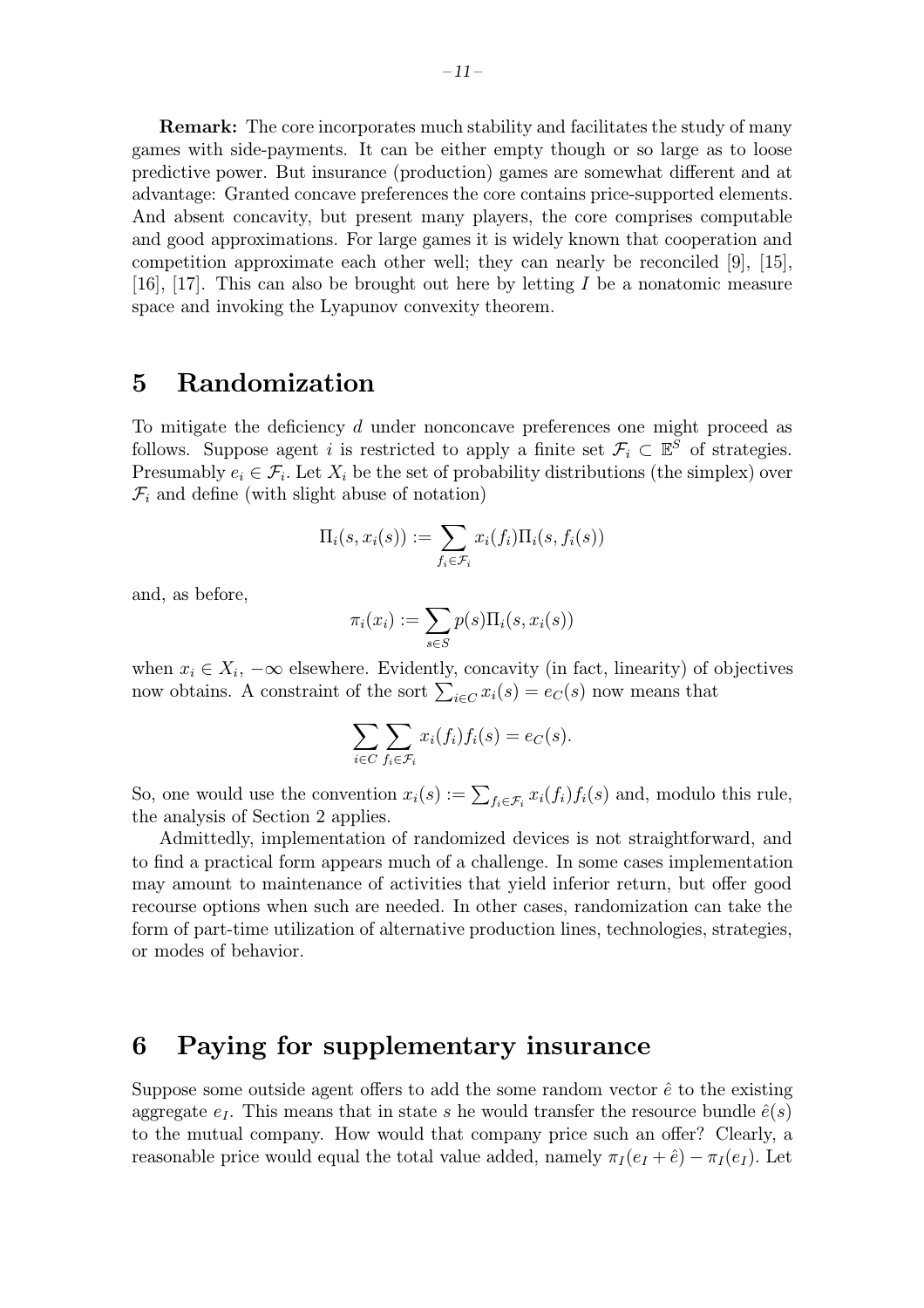$\lambda_I$  denote a Lagrange multiplier, if any, under the new aggregate endowment  $e_I + \hat{e}$ . An ex ante core allocation would then be to pay i the amount

$$
u_i = E(\hat{\lambda}_I e_i) + \pi_{i*}(\hat{\lambda}_I)
$$

and let the outside insurer have  $E\hat{\lambda}_I\hat{e}$ . If  $\hat{e}$  is only a minor addition to the aggregate endowment, then, under qualification (6),  $\pi_I(\cdot)$  is likely to be Lipschitz continuous near  $e_I$ . Any dual optimal solution  $\lambda_I$  will then be a generalized gradient of  $\pi_I(\cdot)$ , and  $E(\lambda_I e_I)$  becomes a reasonable estimate of  $\pi_I(e_I + \hat{e}) - \pi_I(e_I)$ .

# References

- [1] J. P. Aubin and I. Ekeland, Estimates of the duality gap in nonconvex optimization, Mathematics of Operations Research 1, 225-245 (1976).
- [2] B. Baton and J. Lemaire, The core of a reinsurance market, The ASTIN Bulletin.
- [3] D. P. Bertsekas, Constrained Optimization and Lagrange Multiplier Methods, Academic Press, New York (1982).
- [4] K. H. Borch, Reciprocal insurance treaties seen as a two-person cooperative game, Skandinavisk Aktuarietidsskrift 29-58 (1960).
- [5] K. H. Borch, Equilibrium in a reinsurance market, Econometrica 424-444 (1962).
- [6] K. H. Borch, The Economics of Uncertainty, Princeton University Press, New Jersey (1968).
- [7] Y. M. Ermoliev and R. J-B. Wets, Numerical Techniques for Stochastic Optimization, Springer-Verlag, Berlin (1988).
- [8] I. V. Evstigneev and S. D. Flåm, Mutual insurance and core solutions, manuscript.
- [9] M. Kaneko and M. H. Wooders, The core of a game with a continuum of players and finite coalitions: The model and some results, Mathematical Social Sciences 12, 105-137 (1986).
- [10] P.-J. Laurent, Approximation et optimisation, Hermann, Paris (1972).
- [11] G. Owen, On the core of linear production games, Mathematical Programming 9, 358-370(1975).
- [12] R.T. Rockafellar, Convex Analysis, Princeton University Press, Princeton (1970).
- [13] M. Sandsmark, Production games under uncertainty, to appear in Computational Economics (1999).
- [14] L. S. Shapley and M. Shubik, On market games, J. Economic Theory 1, 9-25 (1969).
- [15] D. Sondermann, Economies of scale and equilibria in coalitional production economies, Journal of Economic Theory 8, 259-291 (1974).